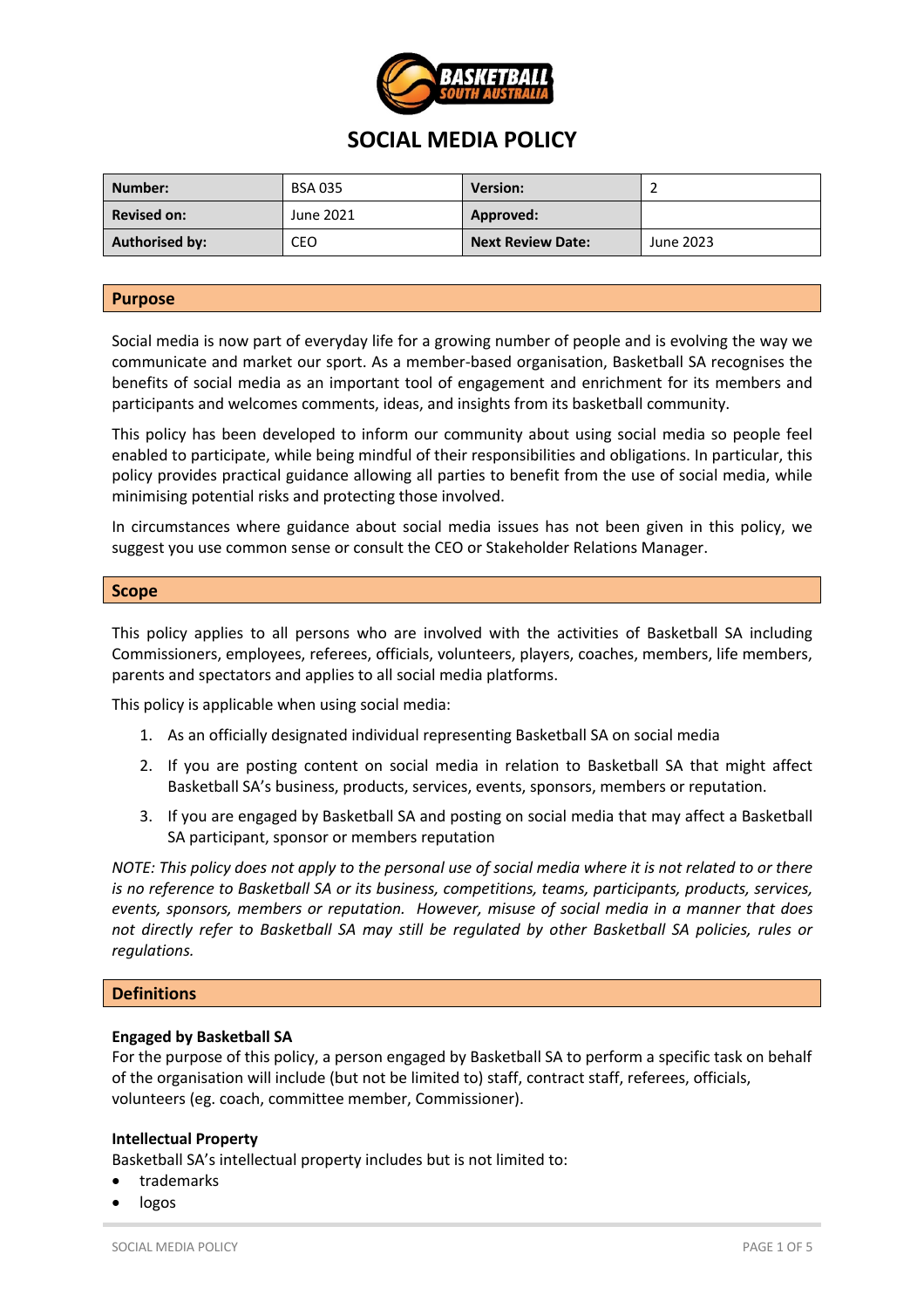- slogans
- imagery which has been posted on Basketball SA's official social media sites or website.

# **Social Media**

For the purpose of this policy, social media refers to any online tools or functions that allow people to communicate and/or share content via the internet.

# **Social Media Platforms**

Social media platforms include, but are not limited to:

- Social networking sites (e.g. Facebook, Twitter, LinkedIn, Google+, Pinterest, Yammer, etc)
- Video and photo sharing websites or apps (e.g. YouTube, Vimeo, Instagram, Flickr, Vine, etc)
- Blogs and micro-blogging platforms (e.g. Tumblr, Wordpress, Blogger, etc)
- Review sites (e.g. Yelp, Urban Spoon, etc)
- Live broadcasting apps (e.g. Periscope, Meerkat, Facebook Mentions, etc)
- Podcasting (e.g. iTunes, Stitcher, Sound cloud, etc)
- Geo-spatial tagging (e.g. Foursquare, etc)
- Online encyclopaedias (e.g. Wikipedia, etc)
- Instant messaging (e.g. SMS, Skype, Snapchat, WhatsApp, Viber, etc)
- Online multiplayer gaming platforms (e.g. World of Warcraft, Second life, Xbox Live, etc)
- Online voting or polls
- Public and private online forums and discussion boards
- Any other online technologies that allow individual users to upload and share content.

# **Policy**

# **1.0. Using social media in an official capacity**

The CEO will determine who is authorised to use social media in an official capacity eg. staff member whose role includes social media updates.

Authorised persons must consult the CEO before posting any information on social media platforms in the following circumstances:

- If you are unsure as to whether or not the content you wish to share is appropriate
- If you see misinterpretations or unfair information about Basketball SA in the media
- If Basketball SA is accused of posting something improper (such as copyrighted material or a defamatory comment).

# **1.1. General Guidelines**

You must adhere to the following guidelines when using social media in an official capacity:

- **Use common sense** Remember, you are an ambassador for Basketball SA. Avoid publishing any personal opinions – stick to facts.
- **Protect your privacy –** Refrain from posting content that is not intended to be publicly available. Where possible, privacy settings on social media platforms should be set to limit access. You should also be cautious about disclosing your personal details.
- **Respect confidentiality –** Unless authorised, confidential information must not be published. Confidential information includes things such as details about litigation, unreleased product information and unpublished details about Basketball SA operations eg. team selection, coaching practices, financial information.
- **Be sensitive -** Do not post information when you have been asked not to, or where consent has not been sought and given. Seek permission if information directly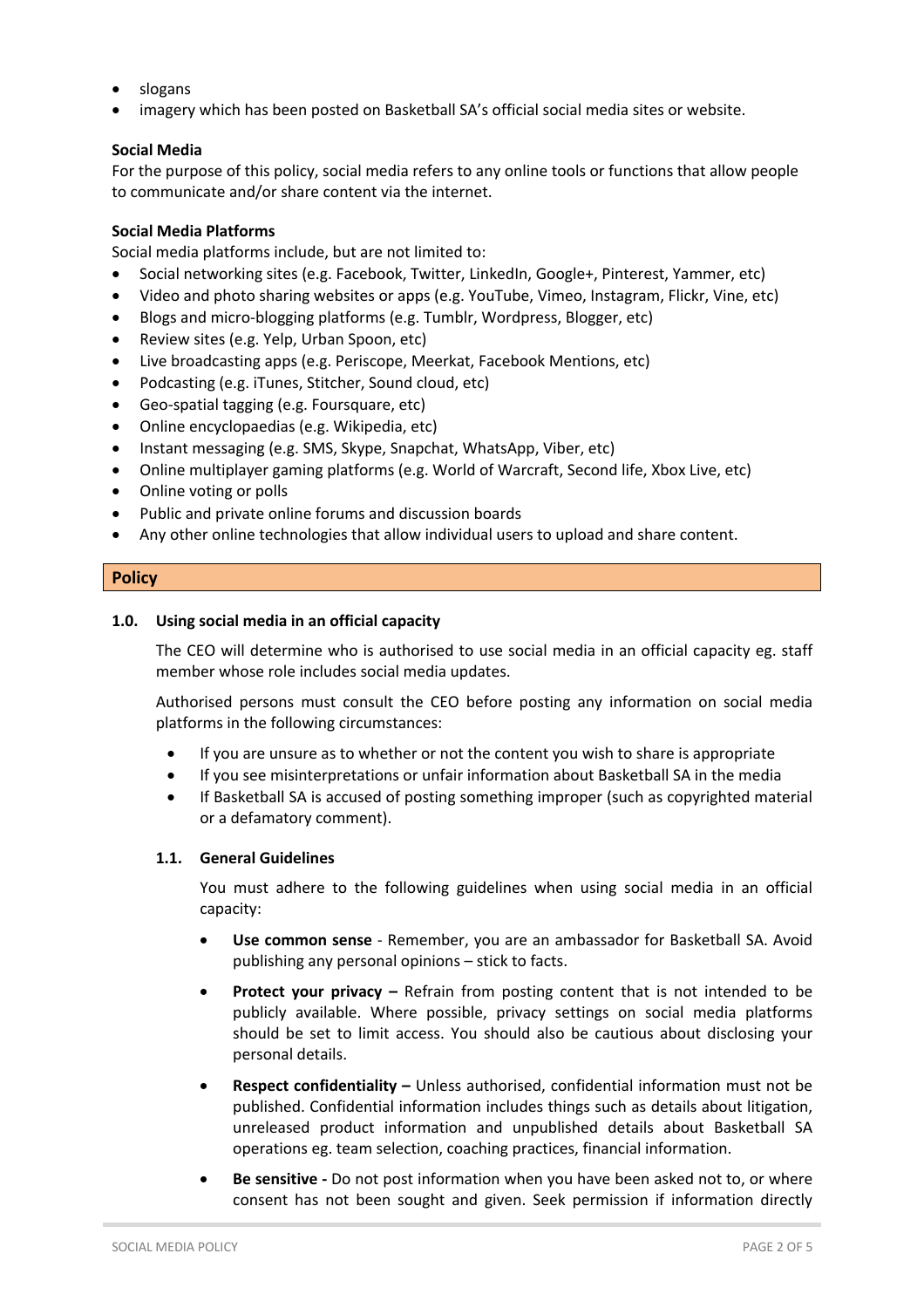relates to an individual and remove information about an individual if asked. Parental or guardian consent is mandatory when publishing any information regarding minors .

*Please note: Permission to take and publish images is granted to Basketball SA when registering as a player, coach or referee. Participants consent to images being taken by (or on behalf of) Basketball SA and being used for promotional purposes by and for Basketball SA. Images may be shown in a public environment (in South Australia, interstate and/or overseas). This permission releases Basketball SA from any claim arising out of a person's appearance in the use of images or claim to payment.*

• **Honesty -** Be transparent and honest, check your facts. You are accountable for your actions. Do not post anonymously, using pseudonyms or false screen names.

# **1.2. Obligations**

# **Permission to publish a person's identifiable image**

You must obtain permission from:

- Owner of any copyright
- An individual that is not a registered member (see note above) if using a direct, clearly identifiable image of that person. You should also refrain from posting any information or photos of a sensitive nature. This could include accidents, incidents or controversial behaviour. See the Basketball SA Video and Photography Policy for more information.

#### **Compliance**

- Do not post or link to content that contains illegal or indecent content, including defamatory, vilifying or misleading and deceptive content
- Posts must comply with the laws governing copyright in relation to material owned by others and Basketball SA's own copyrights and brands. It is good practice to link to others' work rather than reproduce it. Sources of information or quoted content must be acknowledged
- Posts must comply with this and other policies of Basketball SA and Basketball Australia
- Posts must comply with the rules of basketball
- Posts must comply with any other State or Commonwealth law.

# **Branding and intellectual property**

You must adhere to Basketball SA's Branding Guidelines. See Basketball SA's Communication Values, Standards and Style Guide.

# **Discrimination, harassment and bullying**

You must not post any material that is offensive, harassing, discriminatory, embarrassing, intimidating, sexually explicit, bullying, hateful, racist, sexist or otherwise inappropriate.

For further information please refer to Basketball SA's Member Protection Policy.

#### **Dealing with mistakes**

Be up front and address any errors quickly. If you choose to modify an earlier post, make it clear that you have done so.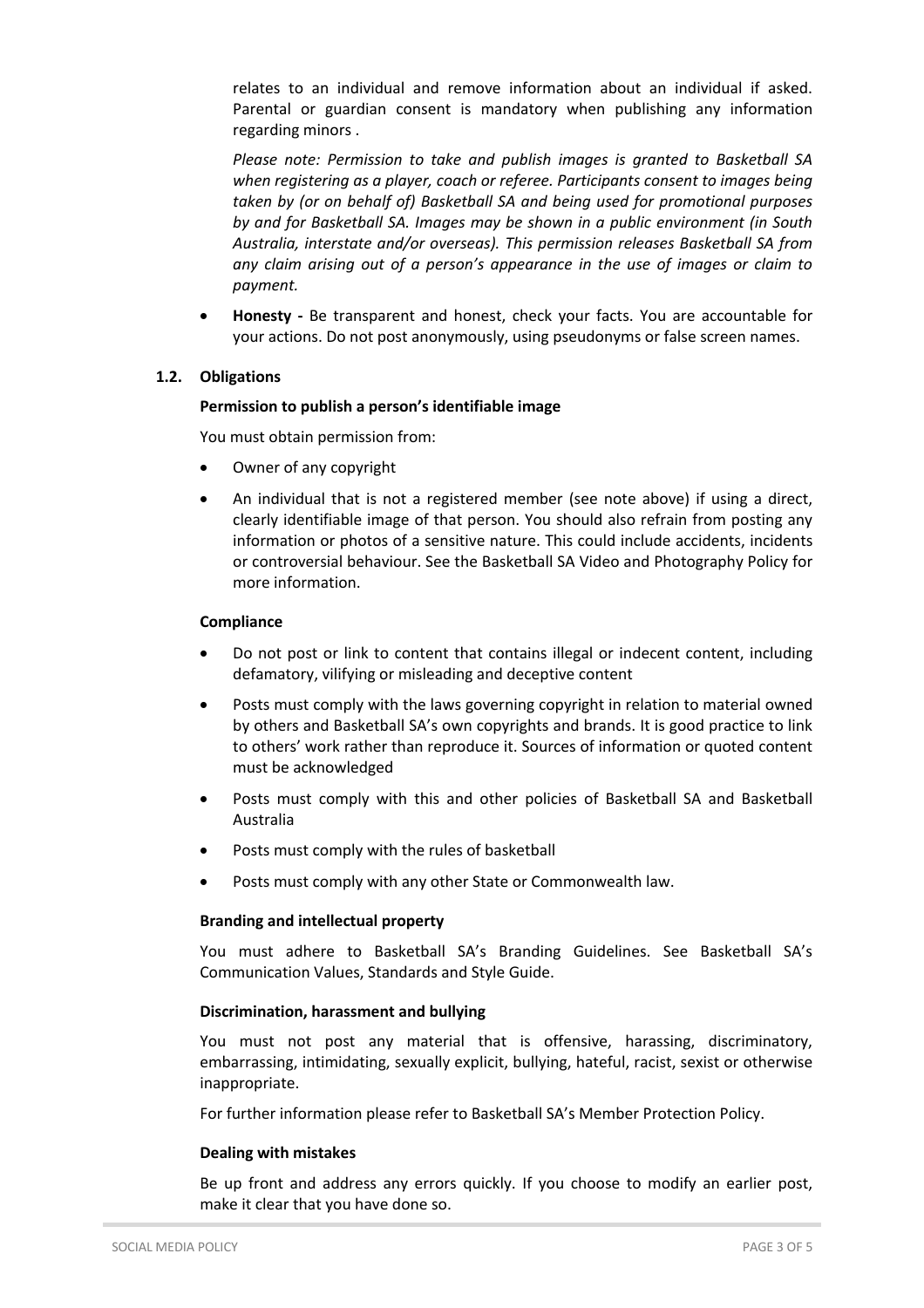# **2.0. Using social media in an un-official capacity**

Many members as well as persons engaged by BSA will be active on social media in some way.

Persons engaged by Basketball SA should refrain from commenting on posts that directly relate to Basketball SA without the permission/approval of the CEO. It is not appropriate to use social media to air personal grievances or state your personal view/opinion regarding matters that concern Basketball SA or any of its members.

Basketball SA has a zero tolerance position on cyber bullying. Material that is considered offensive, harassing, discriminatory, embarrassing, intimidating, sexually explicit, bullying, hateful, racist, sexist or otherwise inappropriate is unacceptable and will not be tolerated. Refer to the Member Protection Policy for more details.

Basketball SA has the right to request any member or person engaged by Basketball SA to remove a post if it is in beach of this policy.

# **3.0. Social Media Relations**

It is recognised that social media platforms can be an effective way to communicate in groups eg. team communication. There are some instances however where the 'social media relationship' can be unsuitable to the objectives of Basketball SA.

A person has the right to refuse social media contact. Individuals should consider their own privacy settings and ability to 'block' unwanted contact. Continual unwanted contact may constitute harassment and can be reported through the Member Protection Policy.

# **Guidelines**

- An adult engaged by Basketball SA should only instigate a private social media connection with a member of Basketball SA who is considered a minor for the purpose of their role (and in line with this policy), or where the people are otherwise known to each other.
- Group communication that includes minors, should have at least two adults (known to the group) as part of the group
- Do not exclude anyone from a social media communication group that would ordinarily otherwise form part of that group
- An adult must refrain from sending private messages to a minor (email, text, social media) unless the minor's parent/guardian is copied into the correspondence.
- Try to keep communication relevant to the purpose of the group eg. disseminating training/competition information.
- Coaches and team staff should refrain from 'friend requests' or 'follow' etc on social media forums unless otherwise approved.
- Coaches who are 'friends' with or 'follow' etc athletes who are minors may only do so if the coach is also a friend of the minor's parent/guardian or adult nominated by the parent/guardian.

# **4.0. Branding and intellectual property**

It is important that staff and volunteers of Basketball SA behave appropriately when referencing Basketball SA in any capacity. You must not imply that you are authorised to speak on behalf of Basketball SA unless you have been given official authorisation by the CEO.

You must not use any of Basketball SA's intellectual property or imagery on your personal social media without prior approval from the CEO.